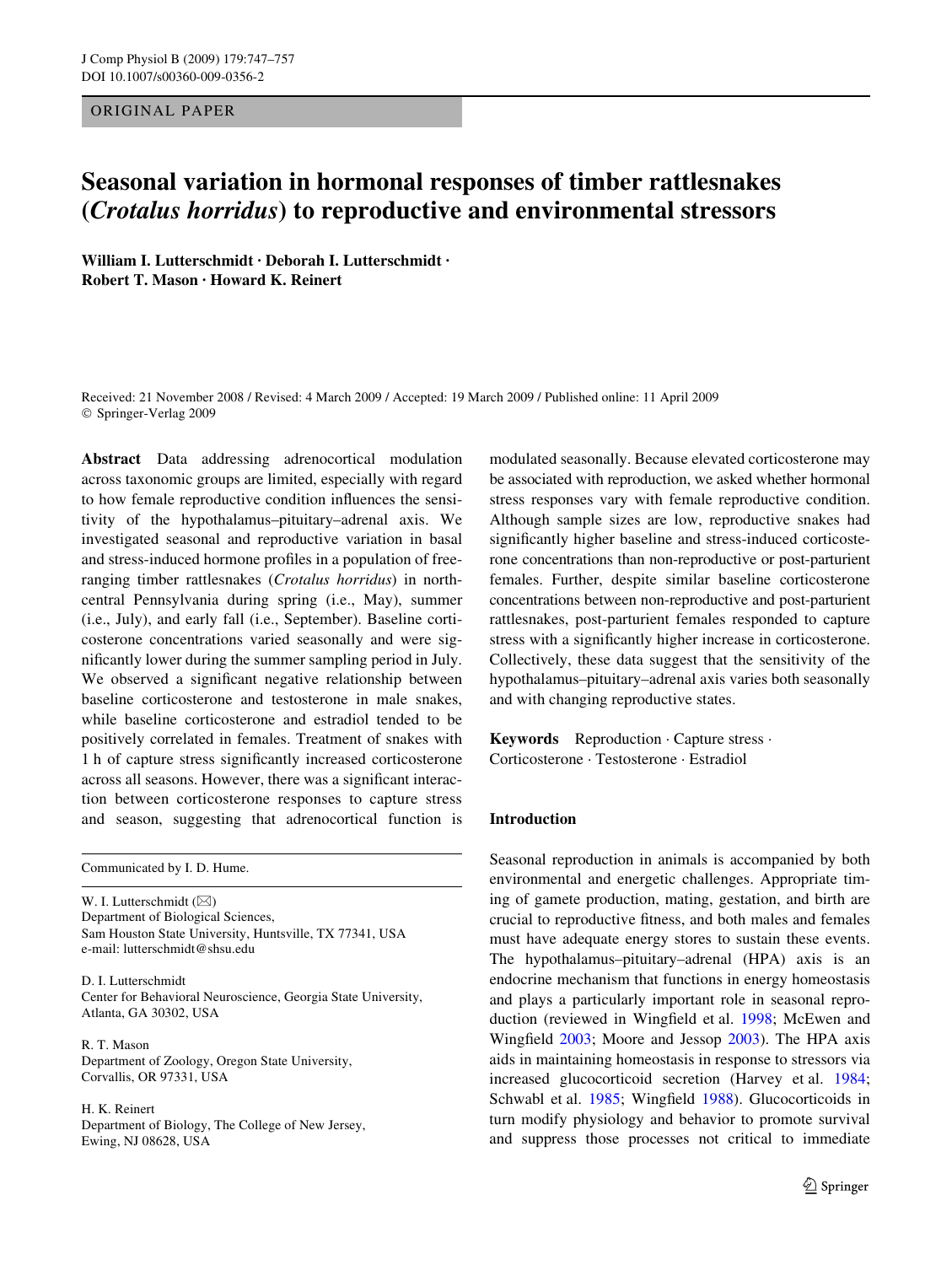survival (e.g., Wingfield [1988;](#page-10-1) Sapolsky [1992](#page-9-3); Pottinger [1999](#page-9-4)). For example, physiological stress responses generally result in decreased plasma concentrations of sex steroid hormones and/or suppression of reproductive behavior in many species (Wingfield [1988;](#page-10-1) Moore et al. [1991;](#page-9-5) Rivier and Rivest [1991;](#page-9-6) Carragher and Rees [1994;](#page-8-1) Coddington and Cree [1995](#page-8-2); Moore et al. [2000a\)](#page-9-7). Such acute physiological stress responses are normally adaptive responses used to modify metabolism and mobilize energy stores. Thus, activation of the HPA axis can potentially result in animals foregoing reproduction and other non-critical processes in favor of conserving energy for survival during stressful events.

Challenges to homeostasis are most commonly thought of as external noxious stimuli such as injury and predation events, but they also include natural physiological states such as the energetically demanding processes of reproduction (e.g., Moore and Jessop [2003;](#page-9-1) Cease et al. [2007\)](#page-8-3). Such predictable and demanding life-history stages generally represent different physiological states (or set-points) in an animal. The process of allostasis allows many internal variables to be adjusted among these different set-points such that a particular physiological state (e.g., reproduction, migration) is maintained (e.g., McEwen and Wingfield [2003](#page-9-0); Landys et al. [2006\)](#page-9-8). For many animals, seasonal changes in physiology represent a modulation of their allostatic load. For example, seasonal elevation in glucocorticoid levels is adaptive during periods of high energy demand. A correlation between periods of high activity and elevated baseline glucocorticoid levels has been described in many vertebrates, especially with relation to avian migratory flight (e.g., O'Reilly and Wingfield [1995](#page-9-9); Holberton [1999](#page-8-4); Piersma et al. [2000;](#page-9-10) Reneerkens et al. [2002](#page-9-11); Landys-Ciannelli et al. [2002\)](#page-9-12) and male anuran vocalization (Emerson and Hess [2001](#page-8-5); Leary et al. [2004\)](#page-9-13). Further, glucocorticoids are elevated during the breeding season in several amphibians and reptiles (Wilson and Wingfield [1992](#page-10-2), [1994;](#page-10-3) Zerani and Gobbetti [1993](#page-10-4); Schramm et al. [1999](#page-9-14); Moore et al. [2001](#page-9-15); also see reviews by Romero [2002](#page-9-16); Moore and Jessop [2003\)](#page-9-1).

Despite much research utilizing physiological stress responses as a paradigm for understanding how animals cope with environmental and energetic stressors, data addressing seasonal modulation of adrenocortical function across taxonomic groups are limited. There is also a lack of research investigating physiological stress responses in female vertebrates, especially with regard to how varying reproductive condition influences the sensitivity of the HPA axis (e.g., Woodley and Moore [2002\)](#page-10-5). Further, studies investigating the female aspects of stress biology are often conducted in different years than the complement studies addressing similar questions in males (e.g., Whittier et al. [1987](#page-9-17); Moore et al. [2000a\)](#page-9-7), making intersexual comparisons difficult. The need for such data is emphasized by the knowledge that both baseline and stress-induced glucocorticoid production varies both seasonally and annually (e.g., Moore and Jessop [2003;](#page-9-1) Lutterschmidt and Mason [2005](#page-9-18)).

In the present study, we investigated seasonal variation in baseline corticosterone concentrations (the primary glucocorticoid in reptiles; Idler [1972](#page-8-6)), sex steroid hormones, and the adrenocortical stress response in a population of timber rattlesnakes (*Crotalus horridus*). Although there is extensive information on the seasonal reproductive cycles of rattlesnakes from behavioral, morphological, and histological studies (e.g., Brown [1991](#page-8-7); Martin [1992b](#page-9-19), [1993,](#page-9-20) [1996](#page-9-21); Graves and Duvall [1993](#page-8-8); Aldridge and Brown [1995;](#page-8-9) Martin [1996](#page-9-21); Goldberg [1999;](#page-8-10) Goldberg and Rosen [2000;](#page-8-11) Merrow and Aubertin [2005;](#page-9-22) Taylor and Denardo [2005](#page-9-23)), there are fewer data on the endogenous annual hormone cycles of free-ranging populations (Taylor et al. [2004;](#page-9-24) Schuett et al. [2006](#page-9-25)). Most importantly, there are no studies of reproductive endocrinology or stress biology in timber rattlesnakes (*C. horridus*), a species of concern in much of its northern distributional range (Brown [1993\)](#page-8-12). To obtain an endocrinological framework for future research, we examined the following questions in timber rattlesnakes:  $(1)$  do baseline and stress-induced hormone profiles vary among spring (May), summer (July), and fall (September) seasons?; (2) is there a relationship between sex steroid and corticosterone hormone profiles?; (3) does body condition influence hormone profiles?; and (4) does female reproductive condition influence baseline and stress-induced hormone profiles?

### **Materials and methods**

#### Study site and animals

This study was conducted on a population of timber rattlesnakes (*C. horridus*) within the Tiadaghton State Forest (Lycoming County) of north-central Pennsylvania. Timber rattlesnakes are large-bodied, long-lived pit vipers (Viperidae) that generally demonstrate low fecundity and triennial reproduction within their northern distribution (Brown [1991](#page-8-7); Martin [1993](#page-9-20); Clark et al. [2003\)](#page-8-13). The ecology, behavior, and some aspects of the physiology of timber rattlesnakes have been extensively studied (e.g., Reinert [1984;](#page-9-26) Reinert et al. [1984](#page-9-27); Reinert and Rupert [1999](#page-9-28); Wills and Beaupre [2000](#page-10-6); Beaupre [2001](#page-8-14); Zaidan and Beaupre [2003;](#page-10-7) Clark [2004](#page-8-15)), making them an excellent experimental model. Secondly, conservation concerns and the vulnerable status of *C. horridus* create urgency for understanding how timber rattlesnakes respond hormonally to reproductive and environmental stressors. All experimental protocols were supported and conducted through The College of New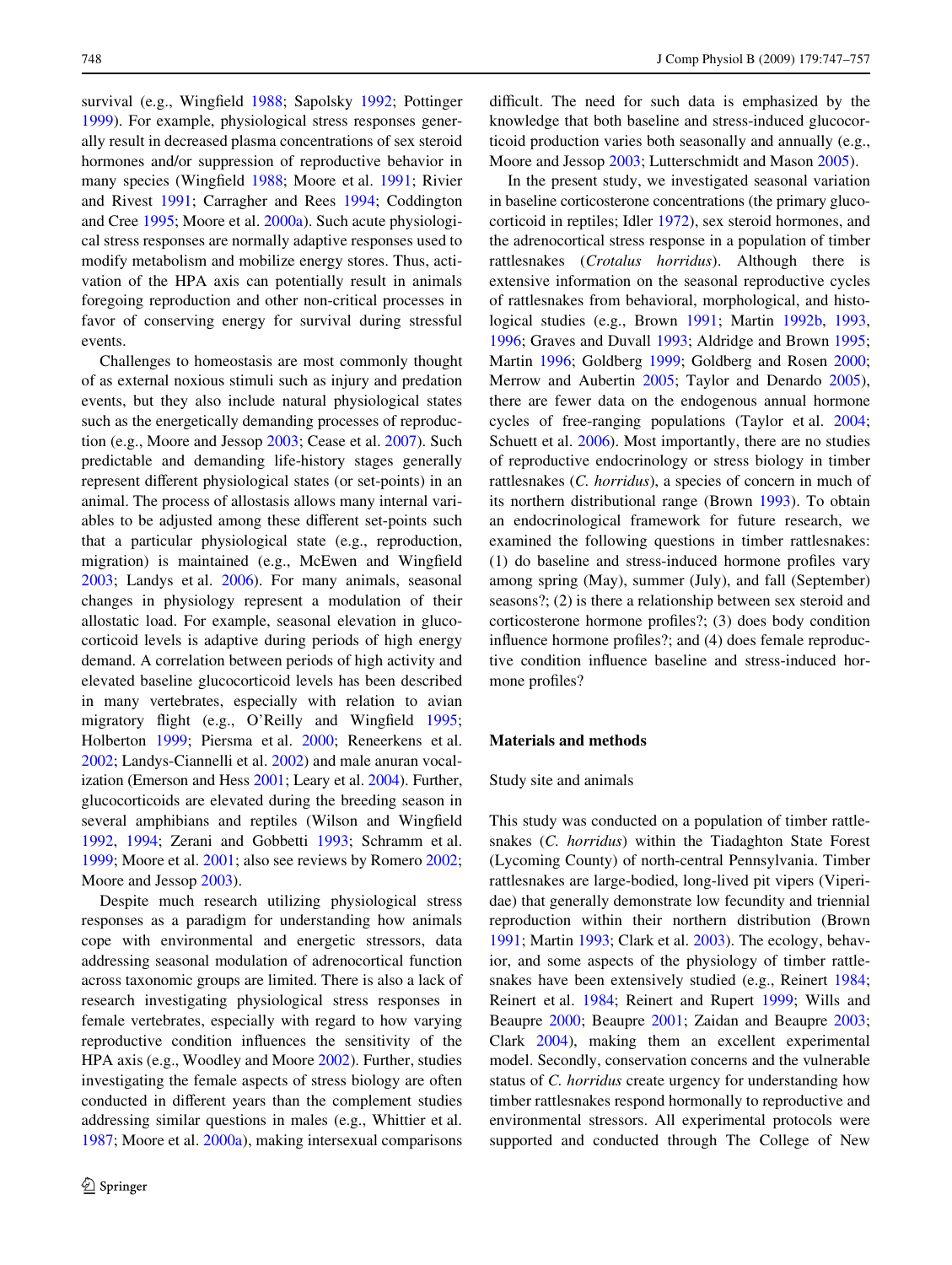Jersey's Institutional Animal Care and Use Committee (Animal Care and Use Procedure #0406-008) and were in accordance with the National Institutes of Health's "Guide for the Care and Use of Laboratory Animals". The collection of specimens was performed under the authority of a Pennsylvania Fish and Boat Commission Scientific Collector's Permit No. 042-1 (to HKR).

## Experimental design

We investigated seasonal variation in the effects of capture stress on corticosterone, testosterone, and estradiol as part of a larger investigation evaluating the influences of timbering practices on the ecology, movement patterns, and mortality of rattlesnakes. A total of 307 rattlesnakes were collected, measured, and PIT-tagged for population census. A randomly-selected subset  $(n = 67)$  of this population was surgically implanted with radio-transmitters (Reinert and Cundall [1982](#page-9-29)) and monitored with radio-telemetry between spring 2002 and fall 2006. From this pool of 67 telemetered rattlesnakes, we collected blood samples from a total of 26 individuals on 5–7 May (i.e., spring;  $n = 9$ ), 15–16 July (i.e., summer;  $n = 8$ ), and  $17-18$  September 2004 (i.e., early fall;  $n = 9$ ). Free-ranging rattlesnakes were selected arbitrarily for bleeding based upon accessibility.

Once an individual was located with radio-telemetry, the rattlesnake was coerced to crawl into a clear plastic tube and then secured at midbody for safe handling. Immediately upon capture a blood sample was obtained from the basal rattle as described by Reinert and Bushar [\(1991](#page-9-30)). The procedure of collecting, tubing, and obtaining a  $300-500 \mu l$ blood sample from the snake's basal rattle was completed in approximately 2 min (mean =  $124.1$  s  $\pm 10.6$  SE) to establish an initial hormone baseline in which samples represent pre-stress steroid concentrations (e.g., see reviews by Sapolsky et al. [2000](#page-9-31); Wingfield and Romero [2001;](#page-10-8) Romero [2002](#page-9-16) and references cited therein). To investigate seasonal variation in the influence of hormonal stress responses on corticosterone and sex steroid hormone concentrations, we subjected both male and female rattlesnakes to a capturestress protocol similar to Moore et al. ([2001\)](#page-9-15). Rattlesnakes were placed individually in opaque cloth snake bags (Fuhrman Diversified Inc.) and kept individually in a white 23-l bucket for 1 h. Immediately following the 1 h capture stress treatment, each rattlesnake was again tubed and a second blood sample was collected to examine hormonal responses to capture stress.

Individual snakes sampled in this study were subjected to the capture-stress protocol one time either during spring (May), summer (July), or fall (September) sampling periods. Thus, the 26 snakes sampled during this study represent 26 independent pairs of pre- and post-stress hormone samples that were used to statistically investigate seasonal variation in hormonal stress responses. Morphometric measures were collected for analysis of body condition before rattlesnakes were released at their site of capture. Body condition was calculated as the residual from a regression of body mass on snout-to-vent length for 176 snakes (which included the 67 radiotelemetered individuals as well as the 26 snakes from which blood samples were collected) across both sexes and all seasons similar to Moore et al. ([2001](#page-9-15)) and Cease et al. ([2007\)](#page-8-3). We used this large population sample of 176 snakes in our regression analysis to ensure that the relationship between body mass and snout-to-vent length was robust, representative of the population, and not heavily influenced by any one particular group of snakes and/or season. We then compared the resulting individual residuals to determine if body condition varies with sex, season, and hormone concentrations.

An advantage to conducting this experiment as part of a radiotelemetry study is that blood samples were collected during a narrow 2-day window of field monitoring and can be used to represent discrete spring (May), summer (July), and fall samples (September), respectively. Furthermore, because this experiment was part of a longterm telemetry study, frequent observation of free-ranging individuals over multiple activity seasons allowed us to monitor and characterize female reproductive condition. This is particularly critical for examining if the sensitivity of the HPA axis varies among female reproductive condition, as female timber rattlesnakes within this population demonstrate a triennial reproductive pattern. The typical triennial reproductive cycle is characterized by (1) females that are non-reproductive but receptive in the first activity season, with mating of receptive females occurring in mid to late summer; (2) females that are reproductive and gravid in the second activity season, with females giving birth to a brood of young prior to entering hibernation; and (3) females that are post-parturient and unreceptive to mating in the third activity season. Thus, we categorized female reproductive condition as non-reproductive, reproductive, or post-parturient. Non-reproductive females were those females that were neither gravid nor post-parturient during the active season. Reproductive females were those females that were gravid during the active season and gave birth to a brood of young prior to entering hibernation. Finally, post-parturient females were those females having an activity season after giving birth to a brood of young during the previous active season. In contrast to female reproductive patterns, mating behavior of male timber rattlesnakes occurs annually during the summer and coincides with spermatogenesis. All individual snakes used in this experiment were radiotracked for a minimum of 3 months prior to measuring hormone concentrations.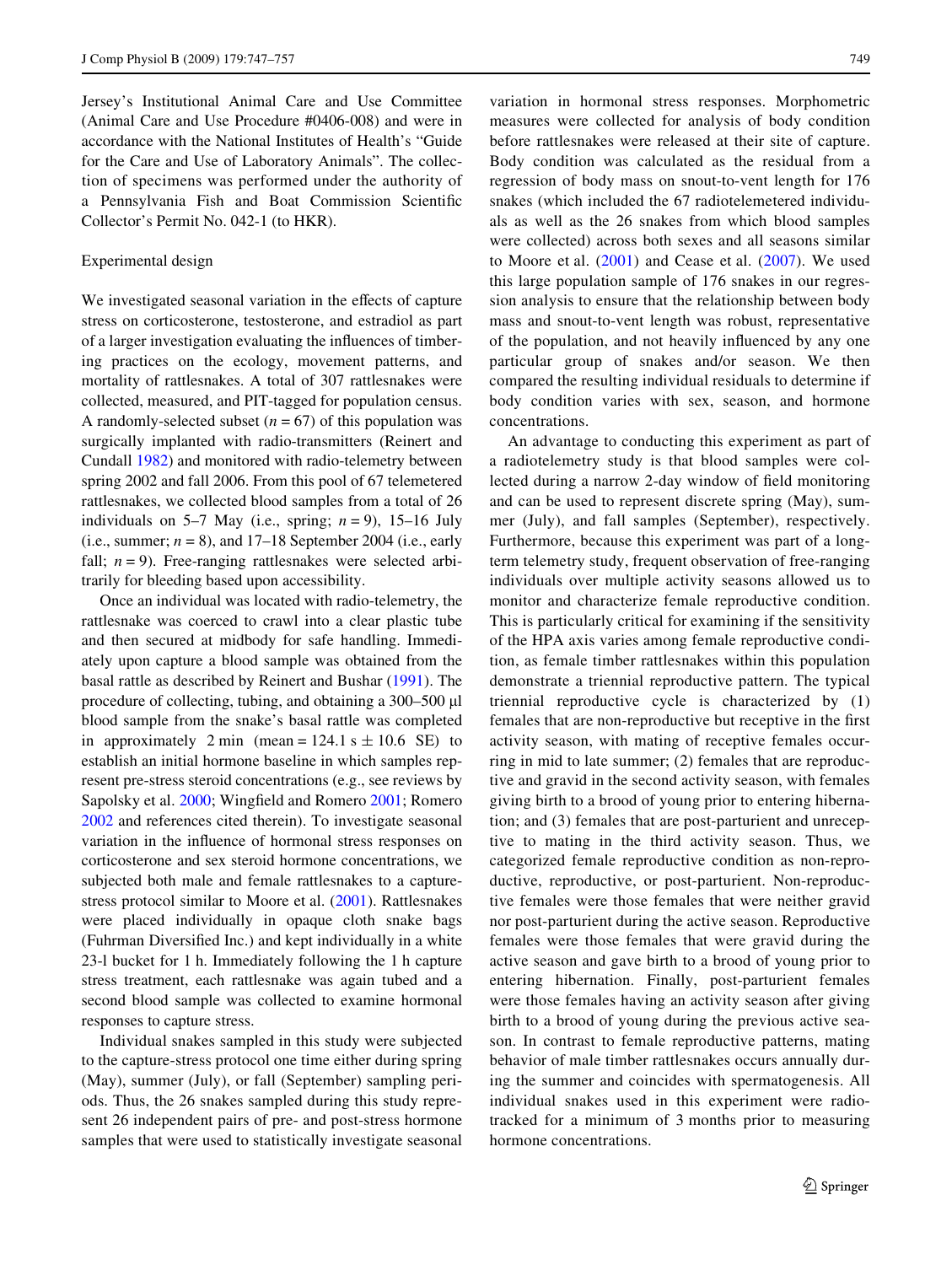#### Blood sampling and radioimmunoassay

Blood samples were collected from the basal rattle using heparinized 1-cm<sup>3</sup> syringes and 22-g needles. Blood samples were stored on ice in the field until return to the field station, where they were centrifuged and the plasma separated. Both plasma and red blood cells were immediately frozen at  $-15^{\circ}$ C for hormone assays and further genetic analyses, respectively. Plasma samples were then stored at  $-70^{\circ}$ C until analyzed for corticosterone and sex steroid hormone concentrations following radioimmunoassay procedures similar to Moore et al. ([2000a](#page-9-7)) and Lutterschmidt et al. [\(2004](#page-9-32)).

For individual sample recovery determination,  $50 \mu l$  aliquots of each plasma sample were incubated 12–24 h with 2,000 cpm of both tritiated corticosterone and the appropriate sex steroid hormone (Amersham Biosciences, Piscataway, NJ). Steroids were extracted from each plasma sample twice with 2 ml anhydrous ethyl ether. The ether phase was removed and dried under nitrogen gas in a warm (37°C) water bath. Hormone extracts were then reconstituted in 10% ethyl acetate in isooctane and chromatographed through individual celite microcolumns. Neutral lipids and steroid fractions were eluted using increasing proportions of ethyl acetate in isooctane. The purified eluates were dried under nitrogen gas and reconstituted in  $500 \mu l$  phosphate-buffered saline for assay.

Individual sample recoveries were determined from a  $50 \mu l$  aliquot of each extracted and reconstituted sample. The remaining sample was allocated to two duplicate culture tubes for assay. Serial dilutions of the standard curve (performed in triplicate),  $0\%$  bound (or non-specific binding), 100% bound, and all samples were then incubated with 100  $\mu$ l tritiated steroid  $(1,2,6,7<sup>-3</sup>H)$  corticosterone, 1,2,6,7-<sup>3</sup> H testosterone, or 2,4,6,7,16,17-<sup>3</sup> H Oestradiol, Amersham Biosciences, Piscataway, NJ). Samples, maximum binding tubes, and the standard curve dilutions were also incubated with 100  $\mu$ l antiserum at 4°C for 12–24 h (corticosterone antibody B3-163 from Esoterix Endocrinology, Calabasas Hills, CA; testosterone antibody T-3003 and estradiol antibody E-6006 from Wein Laboratories, Inc., Succasunna, NJ). Unbound steroid was separated from bound hormone using dextran-coated charcoal. The bound steroid was decanted into scintillation vials and incubated in toluene-based scintillation fluid for 12 h. The radioactivity of each sample was quantified in a Beckman LS 1800 scintillation counter.

All samples were corrected for individual recovery variation. Mean extraction efficiency was 92.0% for testosterone (fourth fraction using partition chromatography),  $71.3\%$  for estradiol (fifth fraction), and  $57.4\%$  for corticosterone (sixth fraction). Samples were analyzed within a single assay with an intra-assay coefficient of variation of

14.0% for testosterone, 7.9% for estradiol, and 15.4% for corticosterone.

#### Statistical analysis

Seasonal variation in baseline (i.e., pre-stress) hormone concentrations was first investigated using analysis of variance (ANOVA). We used repeated measures ANOVAs followed by Tukey's multiple comparisons procedures to investigate the effects of season, sex, and reproductive condition (i.e., the between-subjects factors) on pre- versus post-stress hormone profiles (i.e., the within-subjects or repeated factor). To ensure that body size did not differ among snakes sampled during the three different seasons, we compared the body mass and snout-to-vent length of male and female snakes using one-way ANOVAs. Because body condition is known to be much more closely associated with changes in hormone profiles (e.g., Husak and Moore [2008\)](#page-8-16), we examined differences in body condition (calculated as the residuals from a regression of body mass on snout-to-vent length) between sexes and among seasons using a two-way ANOVA followed by a Tukey's multiple comparisons procedure. We used a Model-II principal axis regression (Sokal and Rohlf [1995\)](#page-9-33) to investigate the relationship between sex steroid and corticosterone hormone profiles as well as the relationship between body condition and steroid hormone profiles. A Model-II principal axis regression was required for these analyses because the *x*-axis variable (i.e., corticosterone concentrations) is a measured variable, rather than a pre-set or determined *x*-axis variable (Sokal and Rohlf [1995\)](#page-9-33). All assumptions for parametric comparisons were met by transforming data where necessary. Results were considered significant at  $P < 0.05$ . We used SigmaStat 3.11 (Systat [2005\)](#page-9-34) and SPSS 15.0 (SPSS [2006](#page-9-35)) for all statistical analyses.

## **Results**

Question 1: Do baseline and stress-induced hormone profiles vary seasonally?

The results from a two-way ANOVA indicate that baseline corticosterone concentrations did not vary significantly between male and female snakes (main effects of sex). Thus, within each season, we collapsed sex and reanalyzed these data using a one-way ANOVA to examine possible seasonal variation in pre-stress corticosterone concentrations. Baseline corticosterone concentrations varied significantly with season, with lower concentrations observed during the summer (July) sampling period (Fig. [1](#page-4-0)a;  $F = 5.182$ ,  $df = 2$ ,  $P = 0.014$ , from a one-way ANOVA followed by a Tukey's multiple comparisons test). Neither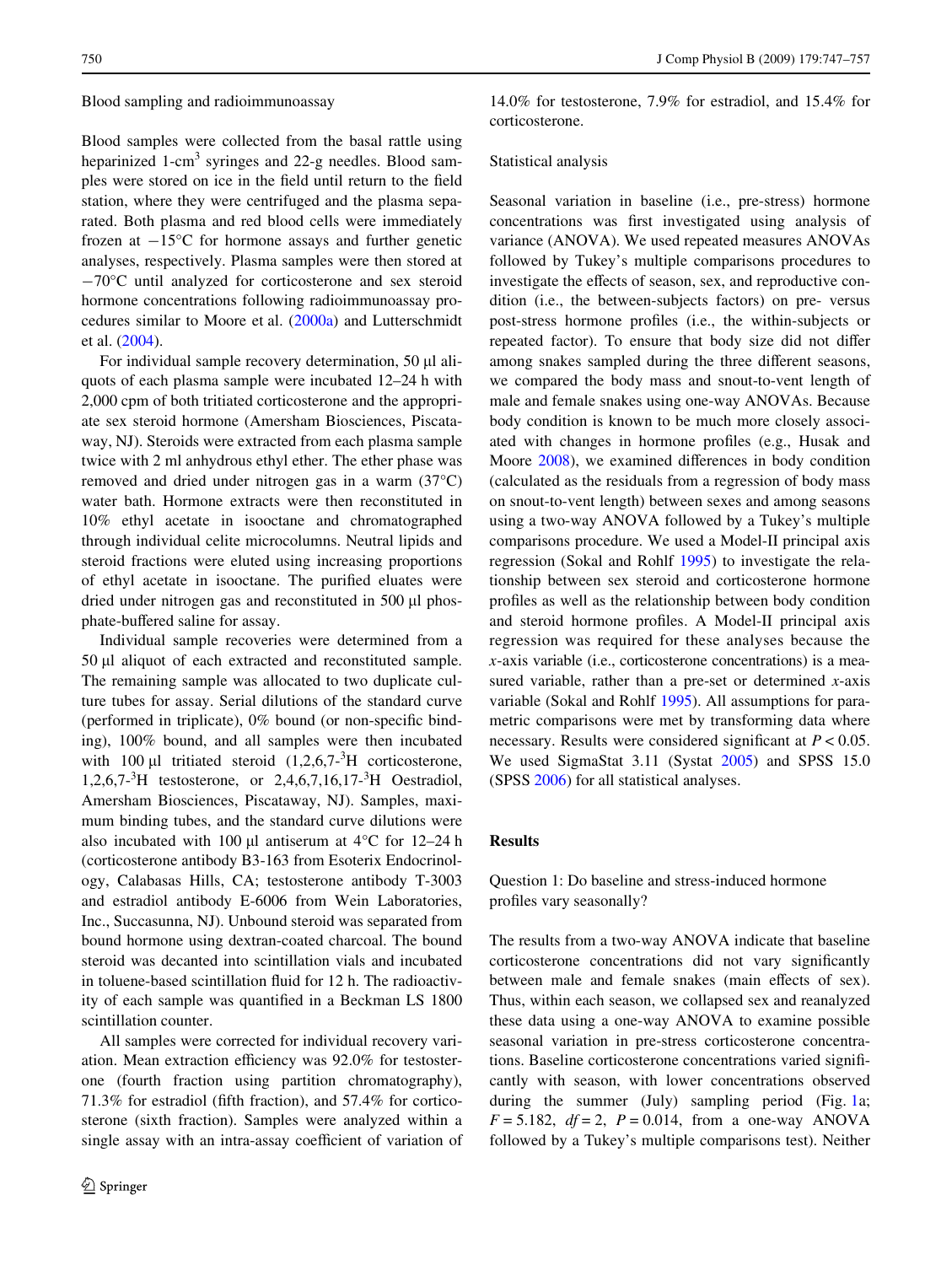

baseline testosterone (Fig. [1](#page-4-0)b;  $F = 0.923$ ,  $df = 2$ ,  $P = 0.422$ ) nor estradiol (Fig. [1](#page-4-0)c;  $F = 0.253$ ,  $df = 2$ ,  $P = 0.783$ ) concentrations of male or female snakes, respectively, varied significantly with season (results from a one-way ANOVA for each hormone).

Snakes responded to capture stress with a statistically significant increase in plasma corticosterone across all sea-sons (Fig. [1](#page-4-0)a;  $F_{1,20} = 150.165$ ,  $P < 0.001$ , from a three-way repeated measures ANOVA). Corticosterone responses to capture stress did not vary between male and female snakes

<span id="page-4-0"></span>

 $(F_{1,20} = 1.875, P = 0.186)$ . We observed a statistically significant effect of season on corticosterone responses to capture stress  $(F_{2,20} = 4.406, P = 0.026)$ . Further, there was a statistically significant interaction between pre- versus post-stress sampling time and season  $(F_{2,20} = 5.945,$  $P = 0.009$ ). All other interaction terms were not statistically significant.

Capture stress treatment also significantly increased testosterone concentrations of male snakes (Fig. [1b](#page-4-0);  $F_{1,31} = 9.127$ ,  $P = 0.010$  from a two-way repeated measures ANOVA followed by a Tukey's multiple comparisons test). Season did not significantly influence testosterone responses to capture stress (Fig. [1](#page-4-0)b;  $F_{2,31} = 0.905$ ,  $P = 0.429$ , main effects of season from a two-way repeated measures ANOVA). Despite the lack of a main effect of season on testosterone responses to capture stress, the results of a Tukey's multiple comparisons procedure indicate a significant difference between pre- and post-stress testosterone levels within the spring (May) and fall (September) seasons only. In contrast, neither capture stress  $(F_{1,19} = 1.778, P = 0.224)$  nor season  $(F_{2,19} = 0.580,$  $P = 0.585$ ) significantly influenced plasma estradiol concentrations of female snakes (Fig. [1](#page-4-0)c; from a two-way repeated measures ANOVA). There were no statistically significant interactions between pre- versus post-stress sampling time and season for either male or female snakes.

Question 2: Is there a relationship between sex steroid and corticosterone hormone profiles?

We found a significant negative relationship between baseline (i.e., pre-stress) corticosterone concentrations and baseline testosterone concentrations in male snakes (Fig. [2a](#page-5-0);  $F_{1,14} = 7.809$ ,  $P = 0.014$ ;  $r^2 = 0.358$  from a Model-II reduced major axis regression). Baseline corticosterone concentrations were not significantly related to baseline estradiol concentrations in female snakes (Fig. [2](#page-5-0)b). In male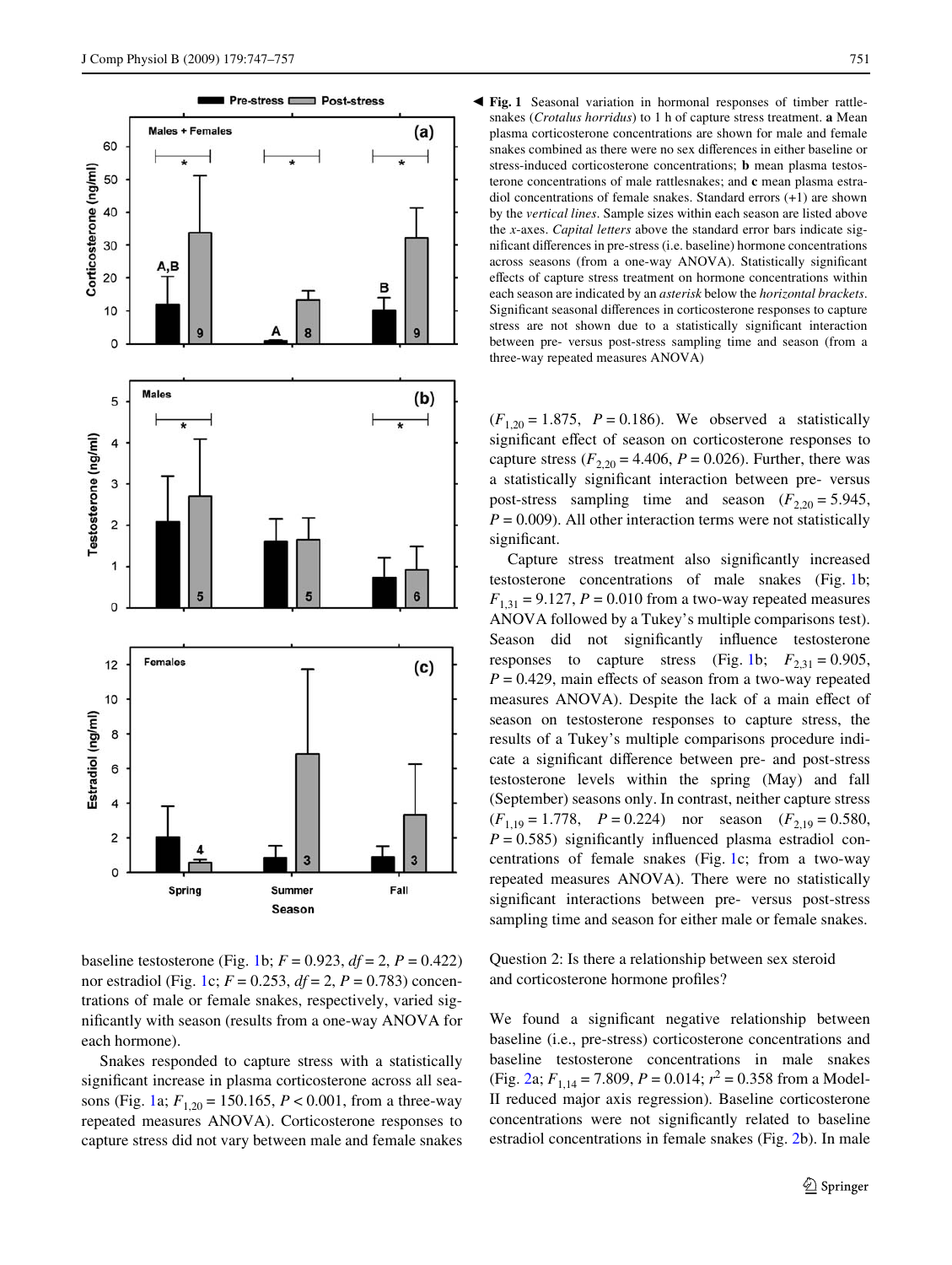

<span id="page-5-0"></span>**Fig. 2** Natural log–log Model-II principal axis regression showing the relationship between baseline corticosterone and baseline sex steroid hormone concentrations in **a** male and **b** female timber rattlesnakes (*Crotalus horridus*). The respective model-II regression lines indicate a significant negative relationship for males and a nonsignificant positive relationship for females. *Open*, *grey*, and *black circles* indicate spring, summer, and fall hormone samples, respectively

snakes, neither baseline corticosterone nor capture stressinduced changes in corticosterone were related to the observed change in testosterone concentrations following capture stress treatment (data not shown). Likewise, the effect of capture stress on estradiol concentrations was not related to either baseline corticosterone or the corticosterone response to capture stress (data not shown).

# Question 3: Does body condition influence hormone profiles?

Neither body mass nor snout-to-vent length differed significantly among our seasonal samples of male or female timber rattlesnakes. Body condition of snakes (calculated as the residuals from a regression of body mass on snout-to-vent length for all snakes across seasons) also did not differ significantly among seasons (data not shown;  $F_{2,25} = 2.276$ ,  $P = 0.129$  from a two-way ANOVA). However, body condition of female snakes was significantly lower than that of males across all seasons (data not shown;  $F_{1,25} = 12.889$ ,  $P = 0.002$ , main effect of sex from a two-way ANOVA followed by a Tukey's multiple comparisons test). There were no statistically significant interactions between sex and season on body condition. Body condition of male and female snakes was not significantly related to either baseline (prestress) or capture stress-induced changes in plasma corticosterone, testosterone, or estradiol concentrations (data not shown).

Question 4: Does female reproductive condition influence baseline and stress-induced hormone profiles?

Capture stress significantly increased corticosterone concentrations of female snakes across all reproductive condi-tions (Fig. [3a](#page-6-0);  $F_{1,19} = 115.240$ ,  $P < 0.001$ ; from a two-way repeated measures ANOVA followed by a Tukey's multiple comparisons test). Corticosterone responses to capture stress varied significantly with reproductive condition  $(F_{2,19} = 18.440, P = 0.002)$ . There were no significant interactions between reproductive condition and pre- versus post-stress corticosterone concentrations (Fig. [3](#page-6-0)a;  $F_{2,19}$  = 2.500,  $P = 0.152$  from a two-way repeated measures ANOVA). Neither capture stress treatment  $(F_{1,19} = 3.583,$ *P* = 0.100) nor reproductive condition ( $F_{2,19} = 2.191$ ,  $P = 0.182$ ) significantly influenced estradiol concentrations of female snakes (Fig. [3b](#page-6-0); from a two-way repeated measures ANOVA). There were no significant interactions between reproductive condition and pre- versus post-stress estradiol concentrations  $(F_{2,19} = 1.273, P = 0.338$  from a two-way repeated measures ANOVA).

## **Discussion**

These experiments provide data on the physiological responses to environmental and reproductive stressors in a free-ranging population of timber rattlesnakes (*C. horridus*). Male and female snakes demonstrated significant variation in baseline corticosterone levels among spring (May), summer (July), and fall (September) seasons. During summer activity, corticosterone concentrations were lower than those observed during both the spring and fall sampling periods, while testosterone concentrations of male snakes tended to be higher during spring and summer activity. In addition, we observed a significant negative relationship between baseline corticosterone and testosterone concentrations in male timber rattlesnakes (*C. horridus*). Although Taylor et al. ([2004\)](#page-9-24) reported that corticosterone levels are not significantly related to testosterone concentrations in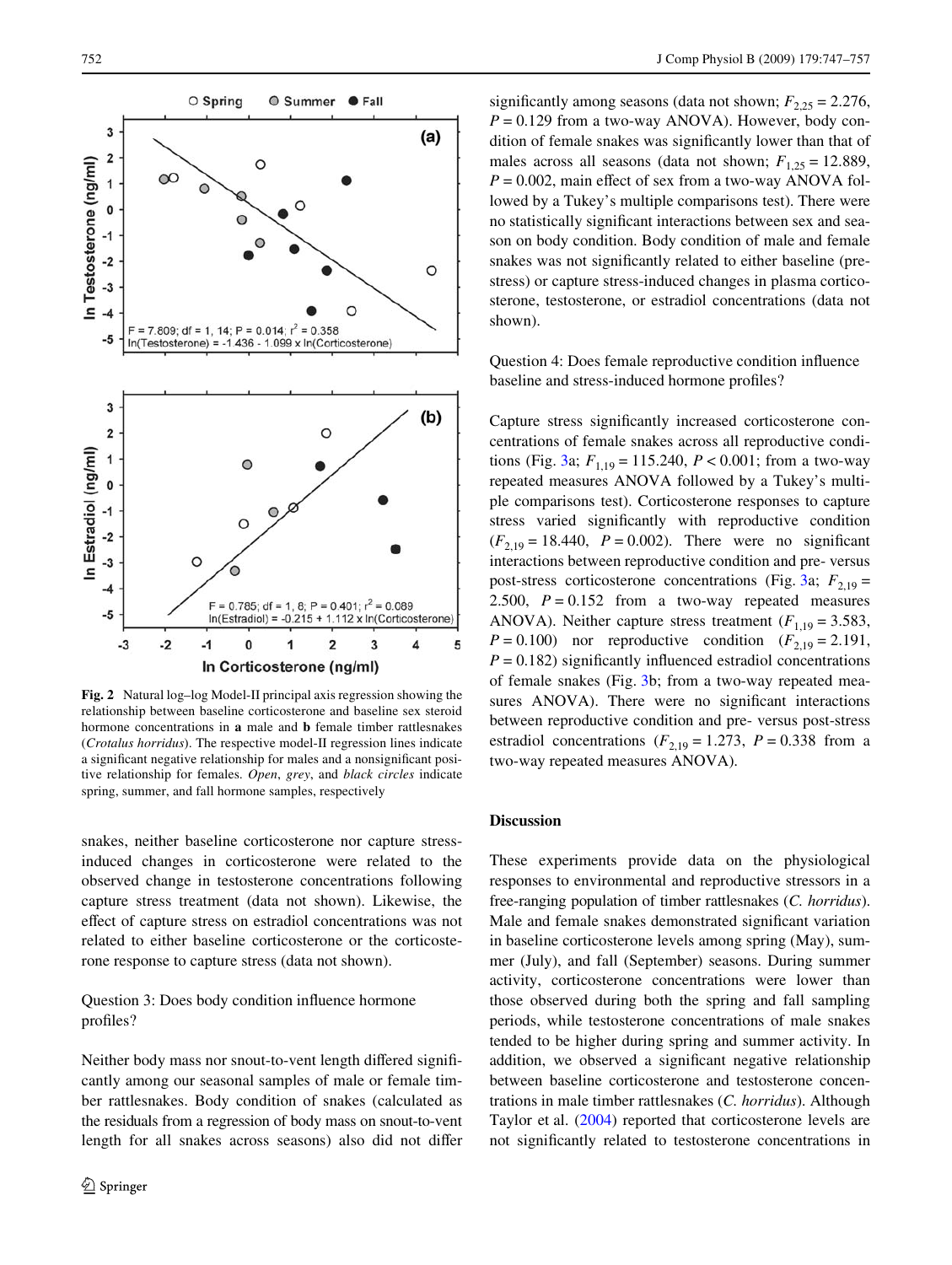

<span id="page-6-0"></span>**Fig. 3 a** Corticosterone and **b** estradiol responses of female timber rattlesnakes (*Crotalus horridus*) to 1 h of capture stress treatment with respect to reproductive condition (i.e., non-reproductive, reproductive, or post-parturient). Sample sizes are listed in *parentheses* below the *x*-axis. Standard errors (+1) are shown by the *vertical lines*. Overall differences in hormonal responses to capture stress among reproductive conditions are indicated by *numbers* above the *horizontal brack*ets. Statistically significant effects of capture stress on hormone concentrations within each reproductive condition are indicated by an *asterisk* below the *horizontal brackets*. *Capital letters* above the standard error bars indicate significant differences in pre-stress (i.e. baseline) hormone concentrations among reproductive conditions. *Lowercase letters* above the standard error bars indicate significant differences in post-stress hormone concentrations among reproductive conditions

male western diamond-backed rattlesnakes (*C. atrox*), the relationship between the HPA axis and reproduction is highly context-dependent (Moore and Jessop [2003](#page-9-1)), and possible differences in the natural history and biogeography of these two species must be considered. For example, the relationship between corticosterone and testosterone differs between two populations of common garter snakes (*Thamnophis sirtalis*): male red-sided garter snakes (*T. s. parietalis*) in Manitoba, Canada exhibit a significant negative relationship between stress-induced levels of corticosterone and testosterone (Moore et al. [2000a\)](#page-9-7), while male red-spotted garter snakes (*T. s. concinnus*) in western Oregon exhibit a significant positive relationship between baseline corticosterone and testosterone concentrations (Moore et al.  $2000<sub>b</sub>$ ). In male timber rattlesnakes, we observed a significant negative relationship between baseline, but not stressinduced concentrations of corticosterone and testosterone. Although additional studies with larger sample sizes would be beneficial, our data suggest the presence of a reciprocal relationship between the HPA and hypothalamus–pituitary–gonad (HPG) axes under non-stress conditions in male timber rattlesnakes (e.g., Greenberg and Wingfield [1987;](#page-8-17) Wingfield [1988\)](#page-10-1).

In contrast, female snakes demonstrated a positive, although nonsignificant relationship between baseline corticosterone and estradiol concentrations, suggesting that the relationship between reproduction and the HPA axis in female timber rattlesnakes may differ from that of males. To better understand these possible sex differences, we examined how corticosterone and estradiol concentrations vary with female reproductive condition. Although samples sizes are low, baseline corticosterone concentrations were significantly higher in reproductive female snakes as compared to both non-reproductive and post-parturient females. Differences in estradiol concentrations among female snakes were not statistically significant due to the large variation in hormone concentrations combined with limited sample sizes.

Our results are similar to those reported by Woodley and Moore ([2002\)](#page-10-5), in which gravid female tree lizards (*Urosaurus ornatus*) had higher baseline corticosterone levels than females that were vitellogenic. Similarly, reproductive female western diamond-backed rattlesnakes (*C. atrox*) in the Sonoran Desert of Arizona also have significantly higher baseline corticosterone concentrations at the end of gestation than non-reproductive females (Taylor et al. [2004](#page-9-24)). If corticosterone is important for sustaining energetically demanding processes associated with reproduction (e.g., Moore and Jessop [2003\)](#page-9-1), then a lack of a negative relationship between the HPA and HPG axes would be expected. Rather, a positive relationship between corticosterone and estradiol concentrations, like the trend observed in this study, might be more physiologically relevant. The demands of reproduction on female snakes are corroborated by our observation that female body condition was significantly lower than that of male snakes across all seasons (data not shown;  $F_{1,25} = 12.889$ ,  $P = 0.002$ , main effects of sex from a two-way ANOVA followed by Tukey's multiple comparisons test). As discussed by Husak and Moore [\(2008\)](#page-8-16), decreased food availability and poor body condition have been linked with elevated stress hormone levels in a variety of animals. Because reproductive female rattlesnakes may experience decreased food availability while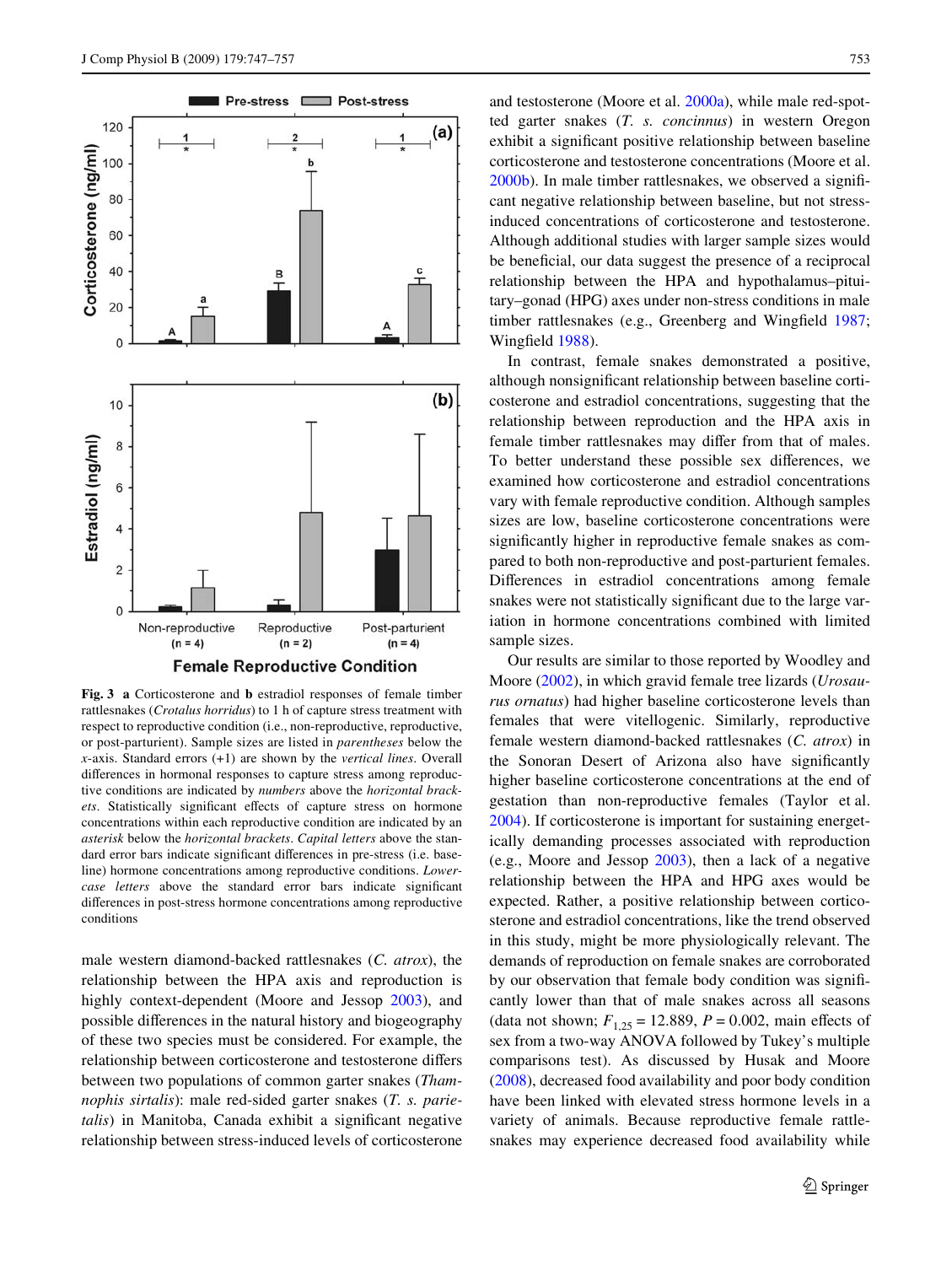brooding young, and post-parturient females likely experience reduced lipid stores, a lower body condition among female rattlesnakes may be expected when compared to males.

These data on seasonal cycles in baseline hormone concentrations complement current knowledge of reproductive physiology and behavior in timber rattlesnakes (e.g., Brown [1991;](#page-8-7) Martin [1993;](#page-9-20) Clark et al. [2003\)](#page-8-13). For example, vitellogenic female timber rattlesnakes emerge from hibernation and immediately select and remain in favorable microhabitats to behaviorally regulate body temperature during gestation (Reinert [1984\)](#page-9-26), thus ensuring complete embryonic development of young prior to giving birth in late August to mid September (Brown [1991;](#page-8-7) Martin [1993](#page-9-20)). The significantly elevated baseline corticosterone concentrations of reproductive snakes may reflect the increased energetic demands of pregnancy. Although neither estradiol nor testosterone concentrations varied seasonally in this study, the lack of a seasonal cycle likely reflects limited sample sizes, varying reproductive condition among female snakes, and the inability to specifically measure sex steroid hormones when females are vitellogenic. Baseline corticosterone concentrations were also higher during the fall and spring sampling periods. These seasonal elevations in plasma corticosterone may be associated with preparation for winter dormancy during the fall (e.g., Lutterschmidt and Mason [2005\)](#page-9-18) and the energetically costly events associated with prolonged winter dormancy and spring emergence (e.g., Moore et al. [2000a](#page-9-7); Cease et al. [2007](#page-8-3)). Alternatively, the lower baseline corticosterone concentrations observed during the summer sampling period may reflect a decrease in the activity and/or sensitivity of the HPA axis in conjunction with optimizing reproductive activity. Traditional HPA axis challenge experiments are necessary to distinguish between these possible explanations.

Similar to our data, Moore et al. [\(2001](#page-9-15)) described a consistent increase in corticosterone in response to capture stress across seasons in male red-spotted garter snakes (*T. s. concinnus*), a population of snakes with an extended spring mating season. In the present study, the corticosterone responses to capture stress depended on season, thus suggesting that adrenocortical function is modulated seasonally in timber rattlesnakes. For example, during the summer sampling period, stress-induced corticosterone levels appear to be much lower than those observed during both the spring and fall. The lower magnitude of corticosterone responses to stress could result from the lower baseline corticosterone levels, a decrease in the responsiveness of the HPA axis, or a combination of both mechanisms. Similarly, the corticosterone responses of reproductive snakes differed significantly from those of both non-reproductive and post-parturient snakes. Again, whether the larger magnitude in the stress-induced change in corticosterone of reproductive females reflects the higher baseline corticosterone concentrations or an effect of reproductive condition on the sensitivity of the HPA axis requires additional study. Although the sample sizes for female reproductive condition are low, particularly for the reproductive group, our statistical analyses indicate that corticosterone responses to capture stress vary significantly with reproductive condition. Further investigations with larger sample sizes (and hence increased statistical power) are needed to confirm the findings of this study. Nevertheless, the observed differences in the magnitude of corticosterone responses to capture stress among seasons and reproductive conditions suggest that hormonal stress responses are dynamic and do not simply reflect a maximal production of corticosterone.

In contrast to our findings, Woodley and Moore  $(2002)$  $(2002)$ demonstrated that gravid female tree lizards (*U. ornatus*) do not show a significant increase in corticosterone following 10 min of handling stress. However, methodological differences in the length of the handling stress treatment, in addition to taxonomic divergence and ecological differences between these reptiles make it difficult to compare these studies. Future studies examining responses to capture stress over varying time courses would aid in understanding whether female reproductive condition modulates adrenocortical function, as has been reported in female green turtles, *Chelonia mydas* (Jessop [2001\)](#page-8-18) and female tree lizards, *U. ornatus* (Woodley and Moore [2002](#page-10-5)). Because gravid female tree lizards (Woodley and Moore [2002\)](#page-10-5) and reproductive female timber rattlesnakes (this study) both had higher baseline corticosterone concentrations than nongravid and non-reproductive females, it is possible that reproductive condition influences the responsiveness of the HPA axis. Further, although baseline corticosterone concentrations do not differ between non-reproductive and post-parturient female rattlesnakes, stress-induced corticosterone concentrations are significantly higher in postparturient snakes (Fig. [3a](#page-6-0)). These observations support the hypothesis that reproductive condition modulates the sensitivity of the HPA axis, independent of initial, baseline hormone concentrations.

Unlike previous reports in other reptiles (e.g., Moore et al. [1991;](#page-9-5) [2000a](#page-9-7)), capture stress treatment did not decrease sex steroid hormones of male and female timber rattlesnakes. Instead, capture stress treatment produced a small, but statistically significant increase in testosterone in male snakes during the spring and fall sampling periods. The functional significance of this stress-induced increase in testosterone in male timber rattlesnakes is currently not understood. However, there is precedence for increases in sex steroid hormones following exposure to environmental and social stressors in other ectothermic vertebrates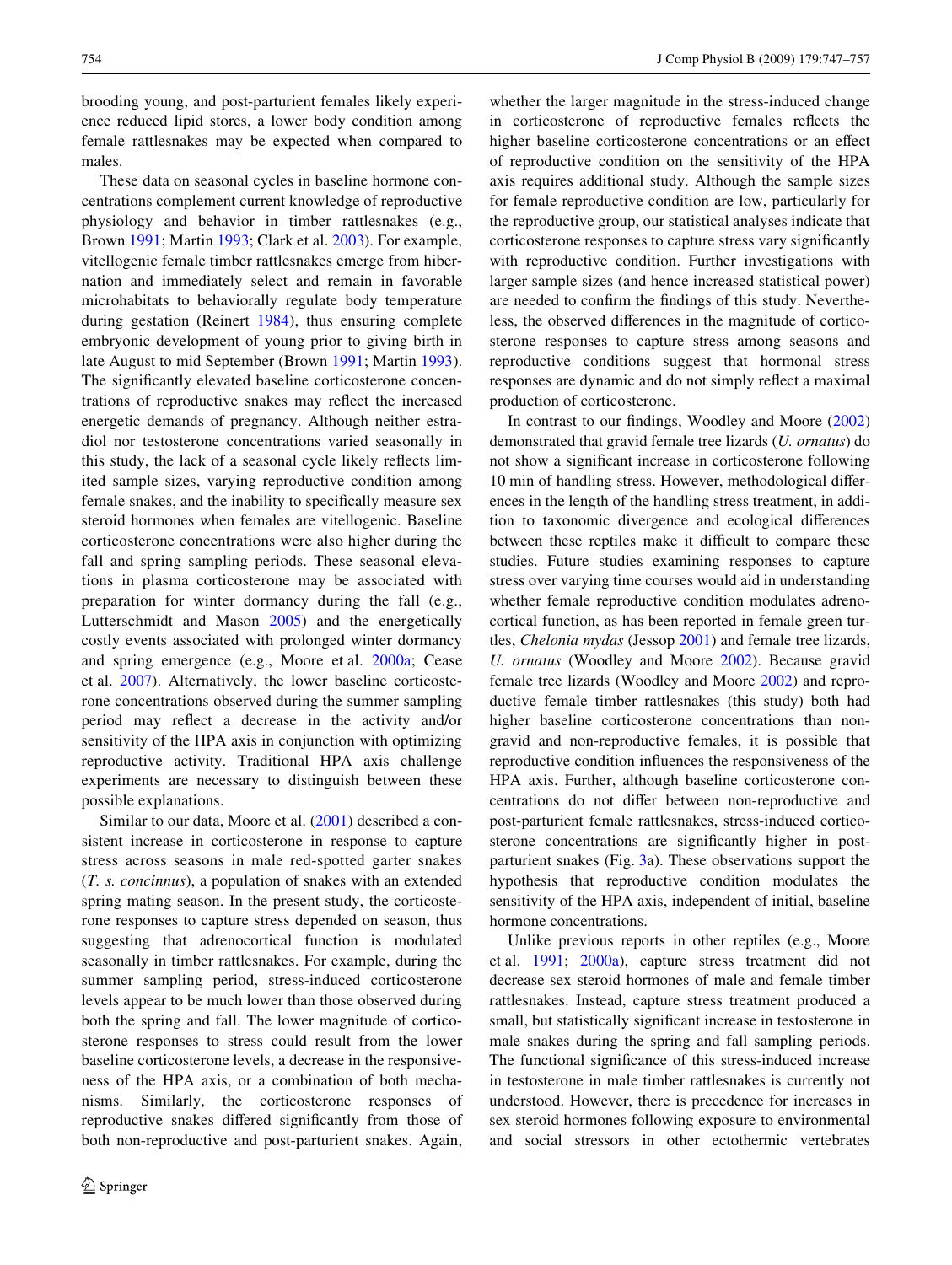(reviewed in Moore and Jessop [2003\)](#page-9-1). For example, social encounters with conspecific males during the breeding season result in increased plasma corticosterone as well as plasma testosterone concentrations in male eastern fence lizards, *Sceloporus undulatus* (Smith and John-Alder [1999](#page-9-37)). In male marine toads (*Bufo marinus*), amplexus behavior increases both corticosterone and androgen concentrations (Orchinik et al. [1988](#page-9-38)). Future studies examining possible context dependence in the stress response in timber rattlesnakes may prove helpful in understanding why male timber rattlesnakes demonstrate stress-induced increases in testosterone. Whether the relationship between baseline corticosterone and sex steroid hormones in timber rattlesnakes is indeed sexually dimorphic also requires further investigation. Such studies would provide insight into the variation observed in the relationship between adrenocortical function and reproductive hormones across taxonomic groups.

This study provides much needed information regarding the physiological stress responses of timber rattlesnakes across seasons and changing reproductive states. These data are particularly important considering that timber rattlesnake populations have declined across much of the historic range due to habitat loss, over collecting, and wanton killing (Martin [1992a;](#page-9-39) Brown [1993](#page-8-12)). The alarming rate of habitat alteration and loss in the northeastern United States has exacerbated such population declines and this species is now a species of special concern in Pennsylvania (Anonymous [2005](#page-8-19)). The results presented here provide an initial and necessary framework for using changes in hormone profiles as a paradigm for understanding the impacts of more pervasive ecological perturbations. For example, we are conducting preliminary studies to investigate if the activity and sensitivity of the HPA axis are influenced by the amount of time rattlesnakes are associated with habitats affected by timber harvesting activities. Although the disturbances associated with timber harvesting may influence the HPA axis differently than the capture and handling stress paradigm reported here, such data may aid conservation efforts for the protection of threatened and endangered animal populations.

**Acknowledgments** We thank W. F. Munroe, C. E. Brennan, M. Rach, and S. Pelesky for conducting most of the radio-tracking and field monitoring during the summer of 2003. Further field assistance was provided by B. S. Fiegel, D. Kohler, G. A. MacGregor, and G. Rocco. Special thanks to J. S. Prowant, J. M. Benner, A. Stauffer, M. Lester, D. Gregg, D. Devlin, B. Lesko, E. F. Layser, L. M. Bushar, D. B. Reinert, and the field personnel of District 12 (DCNR). Other individuals also aided in the success of this project and include: T. and D. Finkbiner and staff of Wolfe's General Store, M. Kaufman and staff of the Hotel Manor, and W.E. Strauss and members of Bon Con Camp. This research was supported by the Pennsylvania Department of Conservation and Natural Resources (DCNR) Bureau of Forestry (grant SP-3820011) and the Biology Department, The College of New Jersey.

## **References**

- <span id="page-8-9"></span>Aldridge RD, Brown WS (1995) Male reproductive cycle, age at maturity, and cost of reproduction in the timber rattlesnake (*Crotalus horridus*). J Herpetol 29:399–407
- <span id="page-8-19"></span>Anonymous (2005) Pennsylvania Comprehensive Wildlife Conservation Strategy, Version 1.0. The Pennsylvania Game Commission and Pennsylvania Fish and Boat Commission (eds) September 2005
- <span id="page-8-14"></span>Beaupre SJ (2001) Modeling time–energy allocation in vipers: individual responses to environmental variation and implications for populations. In: Hoggren M, Schuett G (eds) Biology of vipers. Biological Sciences Press, Carmel, Indiana (in press)
- <span id="page-8-7"></span>Brown WS (1991) Female reproductive ecology in a northern population of the timber rattlesnake *Crotalus horridus*. Herpetologica 47:100–115
- <span id="page-8-12"></span>Brown WS (1993) Biology, status, and management of the timber rattlesnake (*Crotalus horridus*): a guide for conservation. SSAR Herpetol Circular 22:1–78
- <span id="page-8-1"></span>Carragher JF, Rees CM (1994) Primary and secondary stress responses in golden perch, *Macquaria ambigua*. Comp Biochem Physiol 107A:49–56
- <span id="page-8-3"></span>Cease AJ, Lutterschmidt DI, Mason RT (2007) Corticosterone and the transition from courtship behavior to dispersal in male red-sided garter snakes (*Thamnophis sirtalis parietalis*). Gen Comp Endocrinol 150:124–131
- <span id="page-8-15"></span>Clark RW (2004) Feeding experience modifies the assessment of ambush sites by the timber rattlesnake, a sit-and-wait predator. Ethology 110:471–483
- <span id="page-8-13"></span>Clark AM, Moler PE, Possardt EE, Savitsky AH, Brown WS, Bowen BW (2003) Phylogeography of the timber rattlesnake (*Crotalus horridus*) based on mtDNA sequences. J Herpetol 37:145–154
- <span id="page-8-2"></span>Coddington EJ, Cree A (1995) Effect of acute captivity stress on plasma concentrations of corticosterone and sex steroids in female whistling frogs, *Litoria ewingi*. Gen Comp Endocrinol 100:33–38
- <span id="page-8-5"></span>Emerson SB, Hess DL (2001) Glucocorticoids, androgens, testis mass, and the energetics of vocalization in breeding male frogs. Horm Behav 39:59–69
- Gloyd HK (1935) The cane-brake rattlesnake. Copeia 1935:175–178
- Gloyd HK (1940) The rattlesnakes: Genera *Sistrurus* and *Crotalus*: a study in zoogeography and evolution. Chicago, Academy of Science Special Publication No. 4, Chicago
- <span id="page-8-10"></span>Goldberg SR (1999) Reproduction in the tiger rattlesnake, *Crotalus tigris* (Serpentes: Viperidae). Tex J Sci 51:31–36
- <span id="page-8-11"></span>Goldberg SR, Rosen PC (2000) Reproduction in the Mojave rattlesnake, *Crotalus scutulatus* (Serpentes: Viperidae). Tex J Sci 52:101–109
- <span id="page-8-8"></span>Graves BM, Duvall D (1993) Reproduction, rookery use, and thermoregulation in free-ranging, pregnant *Crotalus viridis viridis*. J Herpetol 27:33–41
- <span id="page-8-17"></span>Greenberg GN, Wingfield JC (1987) Stress and reproduction: reciprocal relationships. In: Norris DO, Jones RE (eds) Hormones and reproduction in fishes, amphibians, and reptiles. Plenum, New York, pp 461–503
- <span id="page-8-0"></span>Harvey RE, Phillips JG, Hall TR (1984) Stress and adrenal function. J Exp Zool 232:633–646
- <span id="page-8-4"></span>Holberton RL (1999) Changes in patterns of corticosterone secretion concurrent with migratory fattening in a Neotropical migratory bird. Gen Comp Endocrinol 116:49–58
- <span id="page-8-16"></span>Husak JF, Moore IT (2008) Stress hormones and mate choice. Trends Ecol Evol 23:532–534
- <span id="page-8-6"></span>Idler DR (1972) Steroids in non-mammalian vertebrates. Academic Press, New York
- <span id="page-8-18"></span>Jessop TS (2001) Modulation of the adrenocortical stress response in marine turtles (Cheloniidae): evidence for a hormonal tactic maximizing reproductive investment. J Zool Lond 254:57–65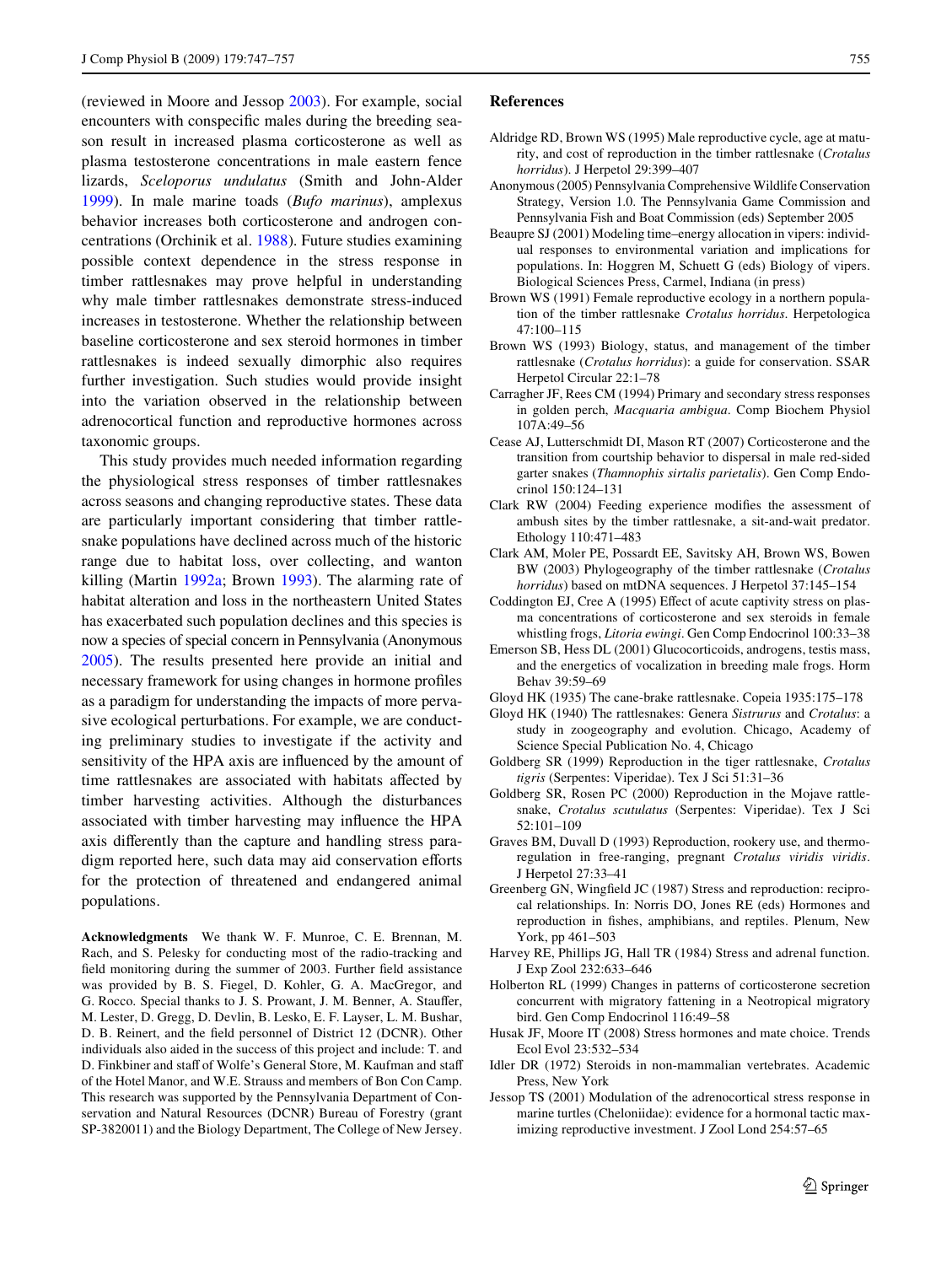- <span id="page-9-8"></span>Landys MM, Ramenofsky M, Wingfield JC (2006) Actions of glucocorticoids at a seasonal baseline as compared to stress-related levels in the regulation of periodic life processes. Gen Comp Endocrinol 148:132–149
- <span id="page-9-12"></span>Landys-Ciannelli MM, Ramenofsky M, Piersma T, Jukema J, Group Castricum Ringing, Wingfield JC (2002) Baseline and stressinduced plasma corticosterone during long-distance migration in the bar-tailed godwit, *Limosa lapponica*. Physiol Biochem Zool 75:101–110
- <span id="page-9-13"></span>Leary CJ, Jessop TS, Garcia AM, Knapp R (2004) Steroid hormone profiles and relative body condition of calling and satellite toads: implications for proximate regulation of behavior in anurans. Behav Ecol 15:313–320
- <span id="page-9-18"></span>Lutterschmidt DI, Mason RT (2005) A serotonin receptor antagonist, but not melatonin, modulates hormonal responses to capture stress in two populations of garter snakes (*Thamnophis sirtalis parietalis* and *Thamnophis sirtalis concinnus*). Gen Comp Endocrinol 141:259–270
- <span id="page-9-32"></span>Lutterschmidt DI, LeMaster MP, Mason RT (2004) Effects of melatonin on the behavioral and hormonal responses of red-sided garter snakes (*Thamnophis sirtalis parietalis*) to exogenous corticosterone. Horm Behav 46:692–702
- <span id="page-9-39"></span>Martin WH (1992a) The timber rattlesnake: its distribution and natural history. In: Tyning RF (ed) Conservation of the timber rattlesnake in the northeast. Mass Audubon Soc, Lincoln Mass, pp 13–22
- <span id="page-9-19"></span>Martin WH (1992b) Phenology of the timber rattlesnake (*Crotalus horrdus*) in an unglaciated section of the Appalachian Mountains. In: Campbell JA, Brodie ED Jr (eds) Biology of the pitvipers. Selva, Tyler, pp 259–277
- <span id="page-9-20"></span>Martin WH (1993) Reproduction of the timber rattlesnake (*Crotalus horridus*) in the Appalachian Mountains. J Herpetol 27:133–143
- <span id="page-9-21"></span>Martin WH (1996) Serpentes: *Crotalus horridus* (timber rattlesnake). Reproductive phenology. Herpetol Rev 27:144–145
- Martin WH (2002) Life history constraints on the timber rattlesnake (*Crotalus horridus*) at its climatic limits. In: Schuett GW, Hoggren M, Douglas ME, Greene HW (eds) Biology of the vipers. Eagle Mountain Publishing, Eagle Mountain, pp 285–306
- <span id="page-9-0"></span>McEwen B, Wingfield JC (2003) The concept of allostasis in biology and biomedicine. Horm Behav 43:2–15
- <span id="page-9-22"></span>Merrow JS, Aubertin T (2005) *Crotalus horridus* (timber rattlesnake)—reproduction. Herpetol Rev 36:192
- <span id="page-9-1"></span>Moore IT, Jessop TS (2003) Stress, reproduction, and adrenocortical modulation in amphibians and reptiles. Horm Behav 43:39–47
- <span id="page-9-5"></span>Moore MC, Thompson CW, Marler CA (1991) Reciprocal changes in corticosterone and testosterone levels following acute and chronic handling stress in the tree lizard, *Urosaurus ornatus*. Gen Comp Endocrinol 81:217–226
- <span id="page-9-7"></span>Moore IT, LeMaster MP, Mason RT (2000a) Behavioural and hormonal responses to capture stress in the male red-sided garter snake, *Thamnophis sirtalis parietalis*. Anim Behav 59:529–534
- <span id="page-9-36"></span>Moore IT, Lerner JP, Lerner DT, Mason RT (2000b) Relationships between annual cycles of testosterone, corticosterone, and body condition in male red-spotted garter snakes, *Thamnophis sirtalis concinnus*. Physiol Biochem Zool 73:307–312
- <span id="page-9-15"></span>Moore IT, Greene MJ, Mason RT (2001) Environmental and seasonal adaptations of the adrenocortical and gonadal responses to capture stress in two populations of the male garter snake, *Thamnophis sirtalis*. J Exp Zool 289:99–108
- <span id="page-9-9"></span>O'Reilly KM, Wingfield JC (1995) Spring and autumn migration in Arctic shorebirds: same distance, different strategies. Am Zool 35:222–233
- <span id="page-9-38"></span>Orchinik M, Licht P, Crews D (1988) Plasma steroid concentrations change in response to sexual behavior in *Bufo marinus*. Horm Behav 22:338–350
- <span id="page-9-10"></span>Piersma T, Reneerkens J, Ramenofsky M (2000) Baseline corticosterone peaks in shorebirds with maximal energy stores for migration:

 $\textcircled{2}$  Springer

a general preparatory mechanism for rapid behavioral and metabolic transitions? Gen Comp Endocrinol 120:118–126

- <span id="page-9-4"></span>Pottinger TG (1999) The impact of stress on animal reproductive activities. In: Baum PHM (ed) Stress physiology in animals. CRC Press, Boca Raton, pp 130–177
- <span id="page-9-26"></span>Reinert HK (1984) Habitat variation within sympatric snake populations. Ecology 65:1673–1682
- Reinert HK (1992) Radiotelemetric studies of pitvipers: data acquisition and analysis. In: Campbell JA, Brodie ED Jr (eds) Biology of the pitvipers. Selva, Tyler, pp 185–197
- <span id="page-9-30"></span>Reinert HK, Bushar LM (1991) A safe and simple method of blood collection from rattlesnakes. Herpetol Rev 22:51–52
- <span id="page-9-29"></span>Reinert HK, Cundall D (1982) An improved surgical implantation method for radio-tracking snakes. Copeia 1982:702–705
- <span id="page-9-28"></span>Reinert HK, Rupert RR Jr (1999) Impacts of translocation on behavior and survival of timber rattlesnakes, *Crotalus horridus*. J Herpetol 33:45–61
- <span id="page-9-27"></span>Reinert HK, Cundall D, Bushar LM (1984) Foraging behavior of the timber rattlesnake, *Crotalus horridus*. Copeia 1984:976–981
- <span id="page-9-11"></span>Reneerkens J, Morrison RIG, Ramenofsky M, Piersma T, Wingfield JC (2002) Baseline and stress-induced levels of corticosterone during different life cycle substages in a shorebird on the high arctic breeding grounds. Physiol Biochem Zool 75:200–208
- <span id="page-9-6"></span>Rivier C, Rivest S  $(1991)$  Effect of stress on the activity of the hypothalamic-pituitary-gonadal axis: peripheral and central mechanisms. Biol Reprod 45:523–532
- <span id="page-9-16"></span>Romero LM (2002) Seasonal changes in plasma glucocorticoid concentrations in free-living vertebrates. Gen Comp Endocrinol 128:1–24
- <span id="page-9-3"></span>Sapolsky RM (1992) Neuroendocrinology of the stress-response. In: Becker JB, Breedlove SM, Crews D (eds) Behavioral endocrinology. MIT Press, Cambridge, pp 287–324
- <span id="page-9-31"></span>Sapolsky RM, Romero LM, Munck AU (2000) How do glucocorticoids influence stress-responses? Integrating permissive, suppressive, stimulatory, and adaptive actions. Endocr Rev 21:55–89
- <span id="page-9-14"></span>Schramm BG, Casares M, Lance VA (1999) Steroid levels and reproductive cycle of the Galapagos tortoise, *Geochelone nigra*, living under seminatural conditions on Santa Cruz Island (Galapagos). Gen Comp Endocrinol 114:108–120
- <span id="page-9-25"></span>Schuett GW, Repp RA, Taylor EN, DeNardo DF, Earley RL, Van Kirk EA, Murdoch WJ (2006) Winter profile of plasma sex steroid levels in free-living male western diamond-backed rattlesnakes, *Crotalus atrox* (Serpentes: Viperidae). Gen Comp Endocrinol 149:72–80
- <span id="page-9-2"></span>Schwabl H, Wingfield JC, Farner DS (1985) Influence of weather on endocrine state and behavior in European blackbirds (*Turdus merula*). Z Tierpsychol 68:244–252
- <span id="page-9-37"></span>Smith LC, John-Alder HB (1999) Seasonal specificity of hormonal, behavioral, and coloration responses to within- and between-sex encounters in male lizards (*Sceloporus undulatus*). Horm Behav 36:39–52
- <span id="page-9-33"></span>Sokal RR, Rohlf FJ (1995) Biometry: the principles and practice of statistics in biological research. W. H. Freeman and Co, New York
- <span id="page-9-35"></span>SPSS (2006) SPSS 15.0. SPSS, Chicago
- <span id="page-9-34"></span>Systat (2005) SigmaStat 3.11. Systat Software, Point Richmond
- <span id="page-9-23"></span>Taylor EN, Denardo DF (2005) Reproductive ecology of western diamond-backed rattlesnakes (*Crotalus atrox*) in the sonoran desert. Copeia 2005:152–158
- <span id="page-9-24"></span>Taylor EN, Denardo DF, Jennings DH (2004) Seasonal steroid hormone levels and their relation to reproduction in the Western Diamond-backed Rattlesnake, *Crotalus atrox* (Serpentes: Viperidae). Gen Comp Endocrinol 136:328–337
- <span id="page-9-17"></span>Whittier JM, Mason RT, Crews D (1987) Plasma steroid hormone levels of female red-sided garter snakes, *Thamnophis sirtalis parietalis*: relationship to mating and gestation. Gen Comp Endocrinol 67:33–43